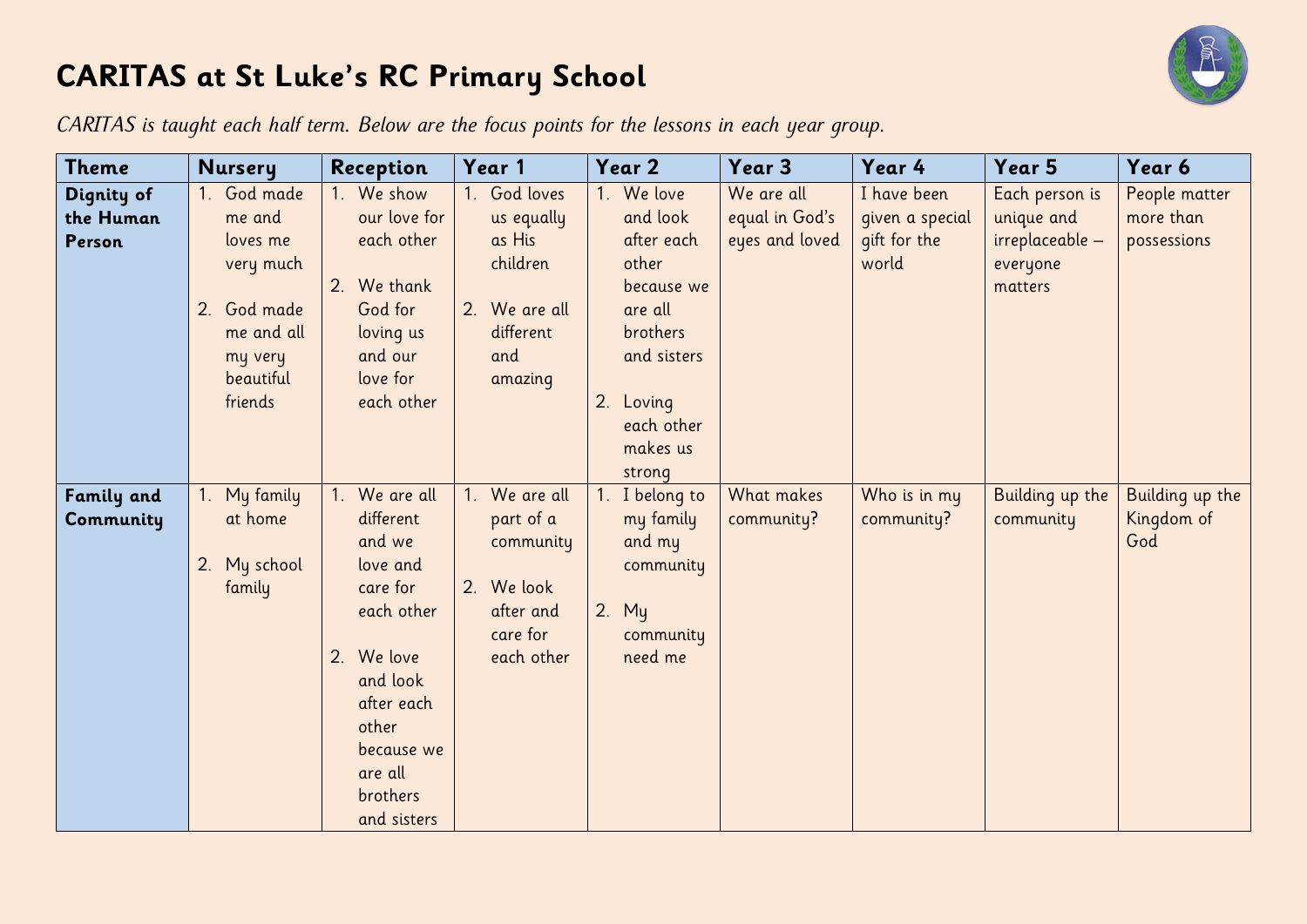|                                                 |                                                                                                                                                       | in God's<br>family                                                                                 |                                                                                                                                             |                                                                                                                                        |                                                                          |                                                                                               |                                                                                                                                           |                                                                             |
|-------------------------------------------------|-------------------------------------------------------------------------------------------------------------------------------------------------------|----------------------------------------------------------------------------------------------------|---------------------------------------------------------------------------------------------------------------------------------------------|----------------------------------------------------------------------------------------------------------------------------------------|--------------------------------------------------------------------------|-----------------------------------------------------------------------------------------------|-------------------------------------------------------------------------------------------------------------------------------------------|-----------------------------------------------------------------------------|
| Solidarity<br>and the<br>Common<br>Good         | 1. We are<br>friends<br>2. We play<br>together in<br>love and<br>peace                                                                                | 1. We help<br>each other<br>2. We thank<br>God for<br>each other                                   | 1. We are<br><b>brothers</b><br>and sisters<br>$-$ one<br>family $-$<br>one world<br>2. We learn<br>together                                | 1. We build a<br>community<br>of peace<br>2. We<br>celebrate<br>together                                                               | I listen to you<br>with my ears,<br>eyes, heart and<br>mind              | We walk<br>together as<br>people of<br>peace                                                  | We face<br>challenges<br>together                                                                                                         | <b>Building our</b><br>mission team                                         |
| <b>Rights and</b><br>Responsibilit<br>ies       | God wants<br>everyone to<br>be happy<br>2. God gives<br>us all we<br>need to be<br>happy                                                              | 1. Making the<br>right<br>choices<br>2. We share<br>all God's<br>qifts                             | <b>Happiness</b><br>$1_{\cdot}$<br>is?<br><b>Exploring</b><br>what<br>makes us<br>happy<br>Finding<br>2.<br>happiness<br>with each<br>other | 1. Helping<br>each other<br>to make<br>the right<br>choices<br>2. Fair shares<br>for all                                               | <b>Barriers</b> to<br>happiness                                          | Exploring our<br>responsibilities<br>for each other                                           | Recognising<br>the difference<br>between rights<br>and<br>responsibilities                                                                | <b>Happiness</b><br>comes in<br>sharing and<br>giving                       |
| <b>Option for</b><br>the Poor and<br>Vulnerable | God's gifts<br>$1_{\cdot}$<br>are for<br>everyone<br>(food,<br>clothing,<br>education,<br>medical<br>etc.)<br>2. Learning to<br>share our<br>toys and | 1. Helping<br>everybody<br>to be<br>happy by<br>playing,<br>sharing<br>and<br>learning<br>together | Some of<br>God's<br>family have<br>plenty of<br>food, toys<br>and<br>clothes.<br>Some<br>don't.<br>2.<br>Exploring<br>the feelings          | 1. Working<br>together to<br>make our<br>family<br>happy.<br><b>Exploring</b><br>fairness<br>and justice.<br>2. Who needs<br>our help? | Why are some<br>parts of our<br>area richer or<br>poorer than<br>others? | What are the<br>needs of those<br>in a poor area<br>compared with<br>those in a rich<br>area? | Helping each<br>other to see<br>brothers and<br>sisters, not<br>strangers, in<br>need. Raising<br>awareness<br>locally and<br>nationally. | Being Christ's<br>voice in our<br>area for those<br>who need us<br>the most |